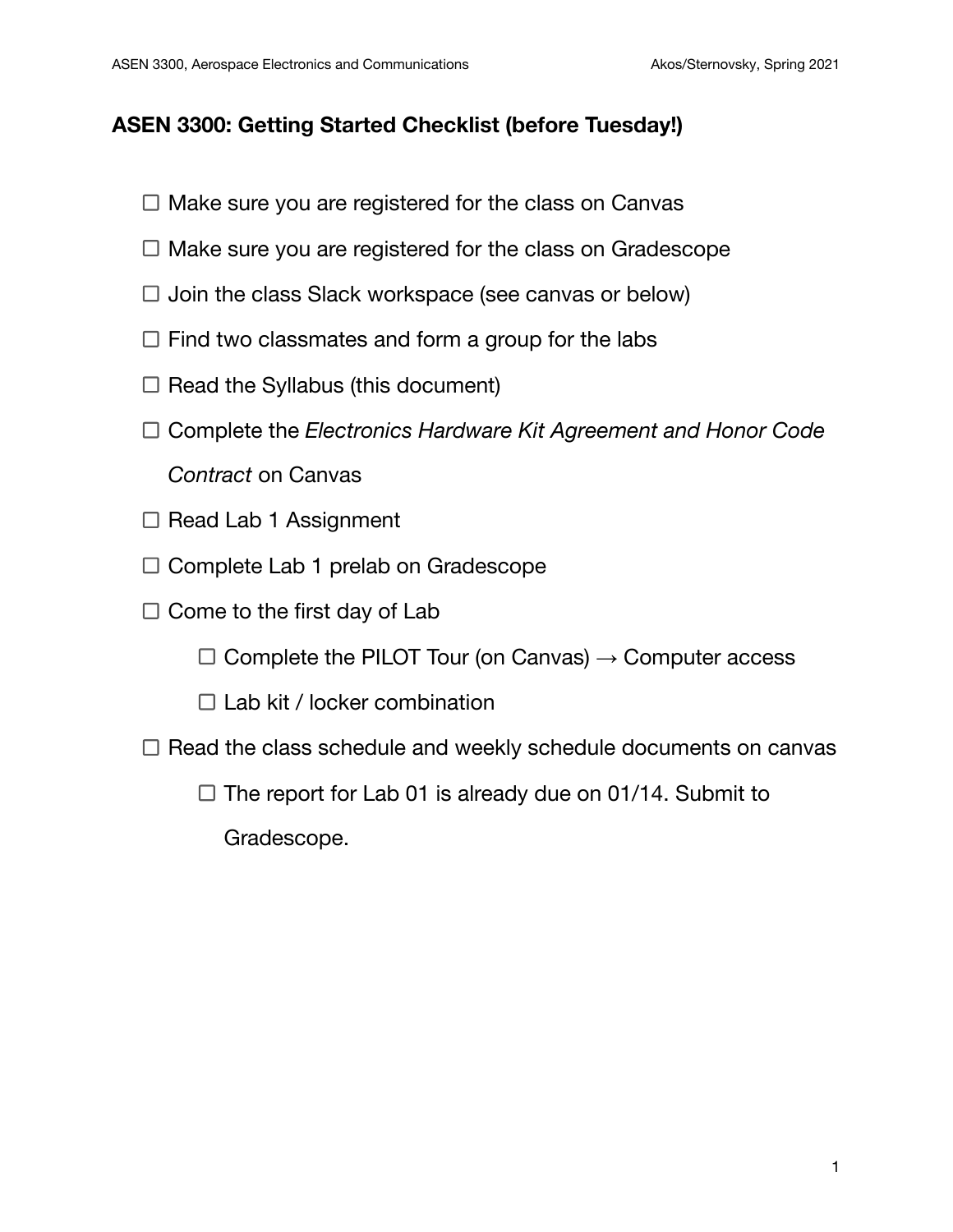# **Syllabus for ASEN 3300: Aerospace Electronics and Communications**

Spring 2022 *Revisions:*

## **Weekly schedule**

**Lecture:** Pre-recorded; watch before regular lecture period **Recitation**: AERO 120, Monday and Wednesday, **8:30 - 9:20 am (remote over zoom till Jan. 19) Lab:** AERO 141, Tuesday and Thursday, **8:30 – 10:20 am** or **10:35 am – 12:25 pm (remote over zoom till Jan. 20)**

## **Instructors**

Professor Dennis Akos Professor Zoltan Sternovsky Office: AERO 452 Channels Communication Communication Communication Communication Communication Communication Communication Communication Communication Communication Communication Communication Communication Communication Phone: 303-735-2987 Phone: 303-819-2783

## **Teaching Assistants**

TAs and their office hours are posted on Canvas.

## **Lab Coordinator**

Trudy Schwartz Office: AERO 150B Phone: 303-735-2986 e-mail: [trudy.schwartz@colorado.edu](mailto:trudy.schwartz@colorado.edu)

#### **Class Web Portal**

- Canvas site at: **<https://canvas.colorado.edu>**
- Slack workspace: join **[here](http://asen3300elect-mmk5832.slack.com)**

## **Required Texts and Equipment**

- Laboratory Notebook
- ASEN 3300 Lab Kit: Provided to each group and stored in PILOT; to be returned at the end of the semester. Students are responsible for replacement of items broken or not returned.
- ASEN 3300 Lab Kit (details TBD)
- **Textbook**: Scherz and Monk, *Practical Electronics for Inventors*, 4th edition; ISBN-10: 1259587541. Available online here: <https://www.accessengineeringlibrary.com/content/book/9781259587542?implicit-login=true>

## **Suggested Reference Texts**

- Horowitz and Hill, *The Art of Electronics*, 3rd edition; ISBN-10: 0521809266
- Wolfson, *Essential University Physics, Volume 2*, 3rd edition; ISBN-10: 0321976428
- Makarov, Ludwig and Bitar, *Practical Electrical Engineering*, Springer, 2016; ISBN 978-3-319-21173-2 (available as an eBook)

e-mail: [dma@colorado.edu](mailto:dma@colorado.edu) e-mail: [Zoltan.Sternovsky@colorado.edu](mailto:Zoltan.Sternovsky@colorado.edu) Office hours: see Canvas for details Office hours: see Canvas for details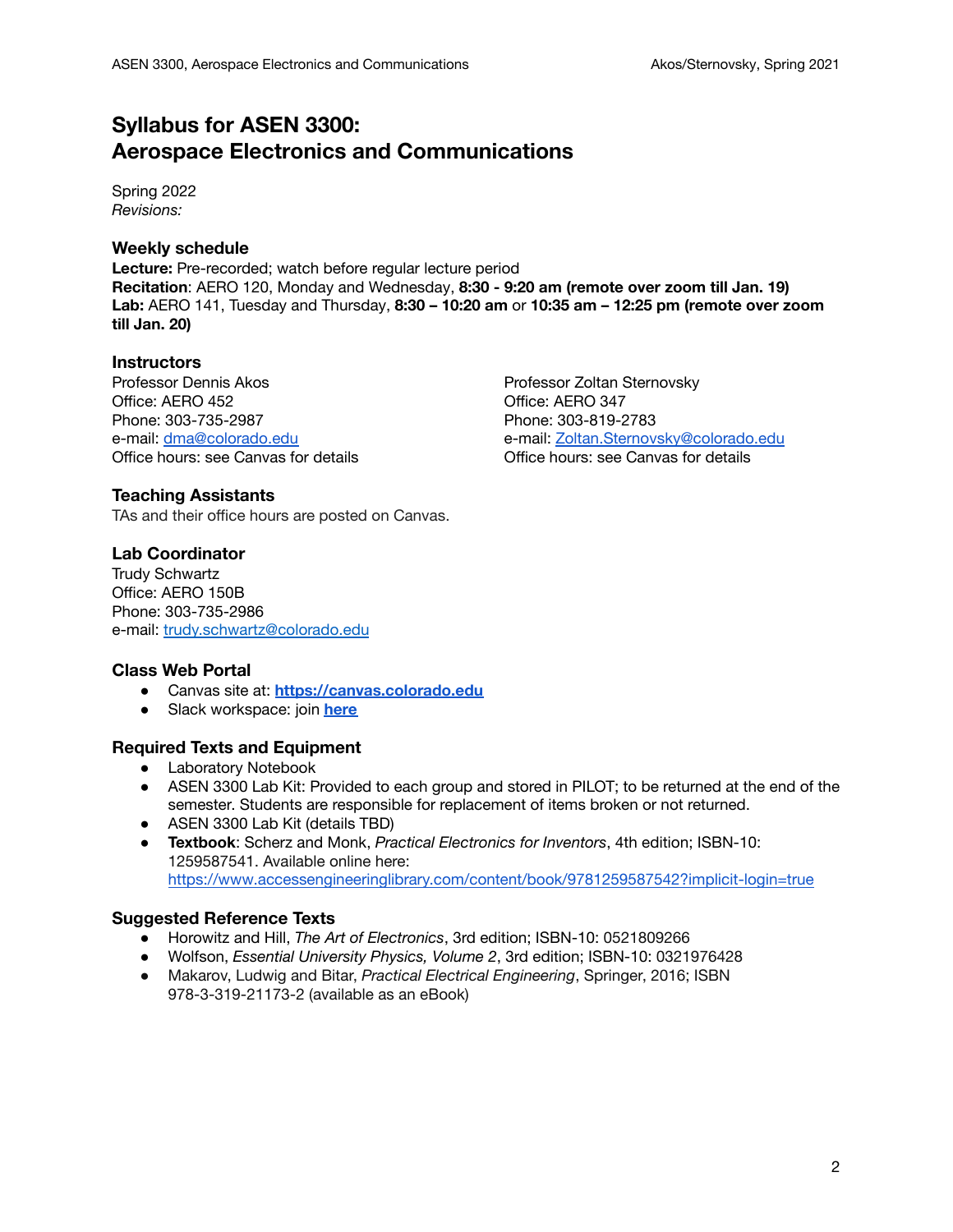## **Course Overview**

Modern aerospace vehicles rely on electronics, computers, and communications as essential system components. While these systems are most often designed by Electrical Engineers, to be effective as system designers, integrators, and analysts, Aerospace Engineers must have a solid understanding of these critical subsystem areas. The aim of this course is to provide an overview of analog electronics, digital electronics, and communication system concepts as they are used in the aerospace industry. **The emphasis is on practical, hands-on experience and important concepts in a select number of key areas**. Throughout the course, students work in teams to design, build, test, and analyze electronic circuits, work with electronic instruments, interface these instruments to a computer, and implement a communications link. It is our goal that students walk away from this class with a basic understanding of instrumentation electronics, computer interfacing, and radio communications. This understanding is derived from experience building and working with real electronics in the lab.

# **Course Outline**

The course is divided into three main sections: i) analog electronics, ii) digital electronics, and iii) communications. A number of the lab experiments in all three sections are designed to utilize the Analog Devices ADXL321 or 326 accelerometer.

- 1. In the Analog Electronics section of the course we look at the accelerometer output to study vibrations of a beam. In the process, we build passive circuits to lower the output range of the accelerometer and active circuits to amplify it, conditioning circuits to filter noise in the output, and learn to use multimeters, oscilloscopes, and spectrum analyzers.
- 2. In the second section of the course on Digital Electronics, we log data from the accelerometer instrument to the lab station computers and discuss relevant issues such as communications protocols, analog-to-digital and digital-to-analog conversions, and sampling.
- 3. In the final section of the course on Communications, we will use the accelerometer data as a source of telemetry; modulate carrier signals, compute satellite communications link budgets, and design and conduct a GPS receiver experiment.

# **Prerequisites**

Physics II, Aerospace Mathematics, and Introduction to Dynamics and Systems are prerequisites for this course. In fact, much of the material covered in this class you have been exposed to already in these earlier courses. We expect you to build upon this experience base and make connections between the new material and the old. In ASEN 2001-2004 you have seen and used instrumentation electronics, but in general, someone else took care of designing them. In Physics II you covered some circuit theory, but did not build any practical systems. For this course it is assumed that you have a working knowledge of the prerequisite material. We will build on this foundation by revisiting these topics in more detail and conducting hands-on laboratory experiments.

# **Class Format**

The semester is organized into 12 weekly laboratory modules, with other weeks reserved for exams. With the exception of the first lab, each lab module lasts one week and is structured as follows:

- Students watch the pre-recorded lecture on canvas before the Monday lecture period (required!)
- The Monday lecture is a recitation and revisits the concepts and materials to be studied in the lab, and provides an overview of the reading materials and the lab activities, including a pre-lab homework assignment.
- The prelab assignments need to be completed before the start of the lab sections (Tuesdays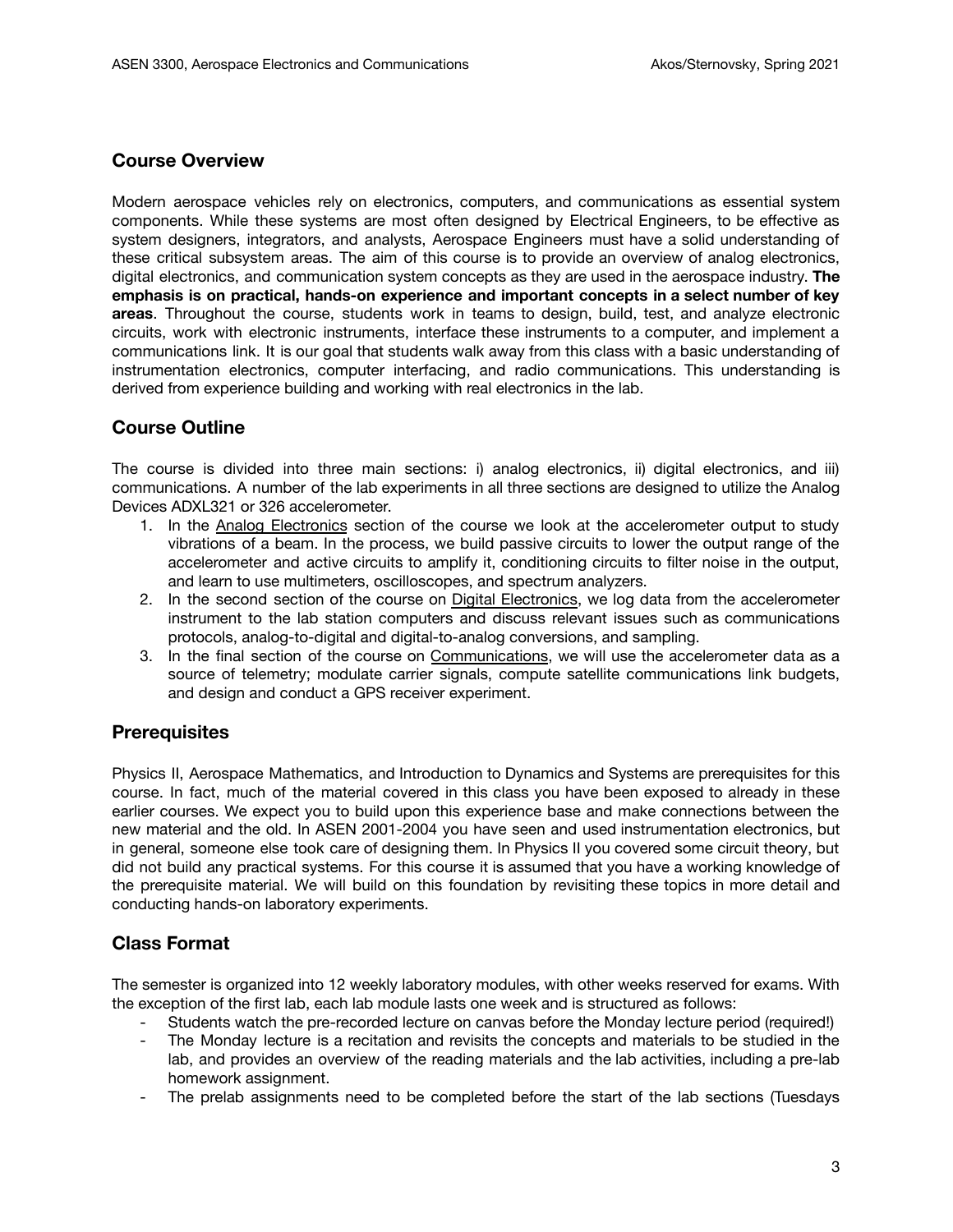8:30 am)

- The Tuesday lab section begins group lab work on the week's assignment. Instructors and teaching assistants are available in the lab to answer questions, demonstrate how to use equipment, and discuss the material with individual lab groups.
- The Wednesday lecture period is used to finish the topic of the ongoing lab and answer questions about the experiments
- The weekly quiz will then be held at the end of the Wednesday lecture period (last 15 minutes)
- Thursday's lab section continues the group work in the lab with emphasis on documentation of methods and analysis of results for inclusion in the lab report.
- Group lab reports are due the next day (Friday) and are submitted through Gradescope. A grace period will be given till Monday morning. Please review the Lab Guidelines handout for more information. We will try to grade the group lab reports within one week.
- See the weekly schedule on canvas for the exact submission deadlines.
- See the late policy below.
- The pre-recorded lecture for next week's topic will be posted by Friday morning.
- Attending the lecture sessions is required in person (or over zoom during the remote learning periods)
	- The recording of the lectures will NOT be posted on canvas.
	- If there is a valid reason, however, the instructor will provide you with a link to the recorded lecture upon request.

## **Assessment / Written and Practical Exams**

Assessment of individual student knowledge and ability is conducted **using written and practical examinations**. For the schedule of the exams please see the class schedule. Written and practical exams will take place **in-person** and synchronously. The practical exam involves demonstrating knowledge and skills such as proper use of equipment, how to set up a circuit, and how to perform measurements.

## **Course Grading**

The final grade is a combination of individual and group work.

| Type                 | <b>Description</b>               | Percentage |
|----------------------|----------------------------------|------------|
| Individual Work (IW) | Quizzes (best 11 out of 12)      | 10%        |
| (65% total)          | Exam #1 (midterm)                | 13.33%     |
|                      | Exam #2 (midterm)                | 13.33%     |
|                      | <b>Practical Exam</b>            | 10%        |
|                      | Final Exam                       | 13.33%     |
|                      | Faculty, TA, and Peer Evaluation | 5%         |
| Group Work (GW)      | Lab Reports (12)                 | 25%        |
| (35% total)          | Pre-lab assignments (12)         | 10%        |
| Final Grade (FG)     | If $IW > 70\%$                   |            |
|                      | $FG = 0.65^*$ IW + 0.35 $^*$ GW  |            |
|                      | else                             |            |
|                      | $FG = IW$                        |            |

Take note of the last line above: If your individual work grade is less than 70%, then the group work will not be included in your final grade, and your final grade will be given by your individual work only. Otherwise, individual work accounts for 65% of your final grade, and group work accounts for the other 35% of your final grade.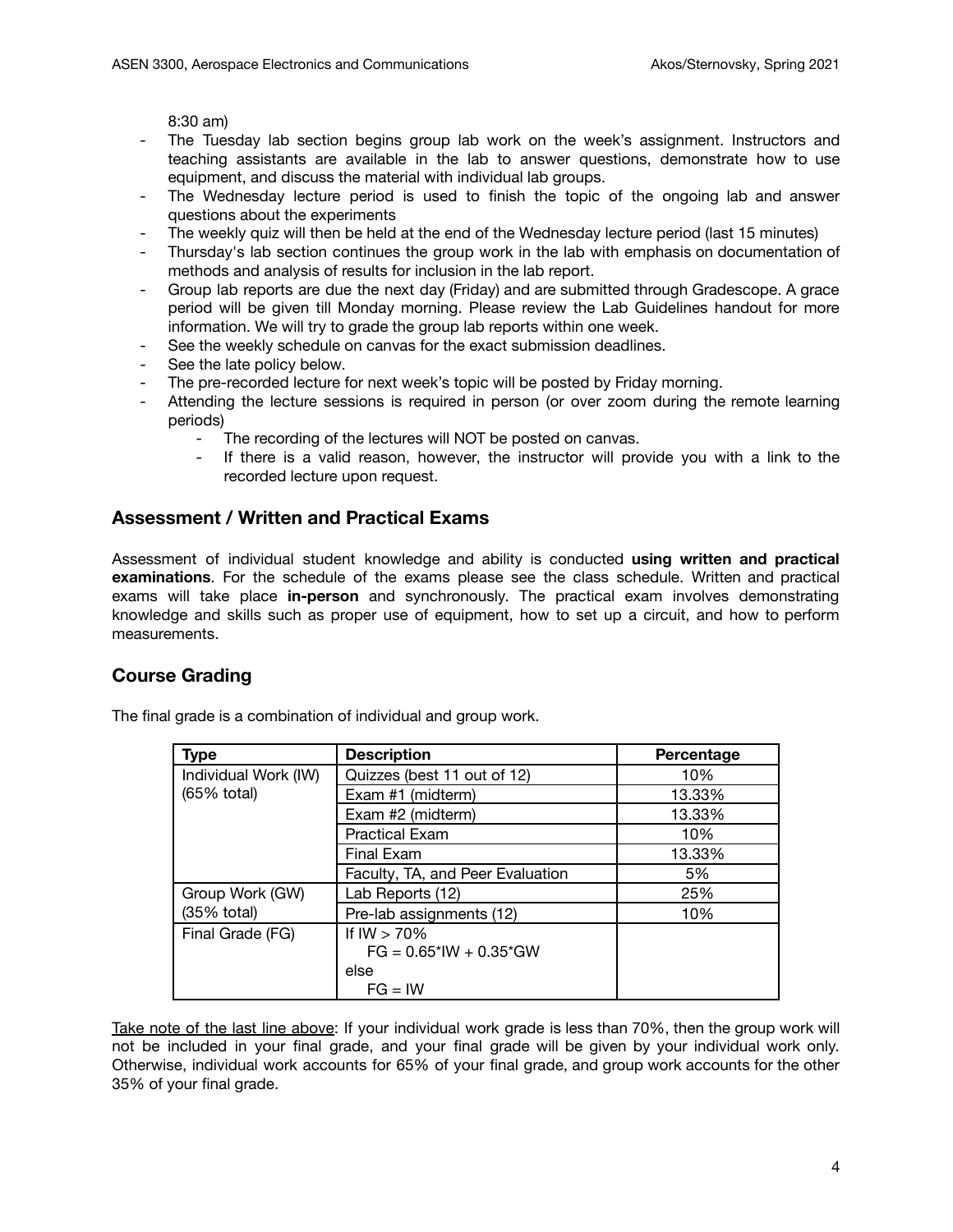Quizzes: If you have taken all 12 quizzes, the one with the lowest score will not be counted. If you have missed one quiz during the semester (due to illness, for example), the grade will be calculated using the other 11 quizzes.

Faculty, TA, and Peer Evaluation: 5% of your final grade will be based on feedback from the faculty, TA and your lab partners. This grade will be anchored to your individual work grade and will be adjusted up or down based on feedback. Items that can increase your grade include active participation in your lab group, participation in online discussions (Slack), participation in class and office hours. The best way to increase this grade component is to demonstrate engagement in the course and be a good lab partner. This element can have an impact if you are on a grade boundary and is determined at the discretion of the course faculty.

#### Regrade requests:

Requests for grade changes are the responsibility of the student and need to be submitted through Gradescope. Regrade requests will be accepted up to one week after grades have been posted for an assignment.

#### **Rationale for course assignments:**

- Homework reinforces the mental processes that help you to become proficient in a subject. The prelab quizzes largely serve as your homework assignments in this class. We also encourage you to work additional problems for practice. Before beginning any assignment, you should read the text and work the examples in the text.
- Experimental laboratory exercises are either more complex than hands-on homework or require special equipment. You will work in pairs to collect and analyze the data, as well as write up the experimental laboratory report.
- Exams and quizzes provide a gauge to determine what you have learned individually.
- Lab experiments help you to learn how to synthesize the basic concepts, methods, and tools presented in the course curriculum. The team-oriented lab approach will give you experience in working and cooperating in groups as is typical in industry.

## **Assignment Submission and Late Policy**

- 1. Prelabs:
	- a. Due at 8:30 am on Tuesday, before the first lab period starts, no matter which lab section you are in. Submitted through Gradescope.
	- b. Prelabs will receive a 10% deduction for each day late. A prelab submitted at 8:31 am is considered late, so don't wait until the last minute to submit.
	- c. Prelabs will not be accepted after 8:30 am Monday, when the next lecture period starts.
- 2. Quizzes
	- a. Quizzes are conducted on Canvas at the end of the Wednesday lecture period, starting at 9:05 am. You will have 15 minutes to complete the quiz.
	- b. If you can't make it to lecture, you should still plan to do the quiz at 9:05 am from wherever you happen to be.
	- c. Your quiz grade will take the best 11 out of 12 quizzes; this policy is designed to accommodate missed quizzes.
	- d. No makeup quizzes will be provided as quiz solutions are provided shortly after the quiz.
- 3. Lab reports:
	- a. Due at 12 pm (noon) each Friday; however, there is a grace period for submission until 8:30 am next Monday. Labs submitted after 8:30 am Monday are considered late and the following policy applies:
	- b. 10% deduction for each day late. An assignment submitted at 8:31 am is considered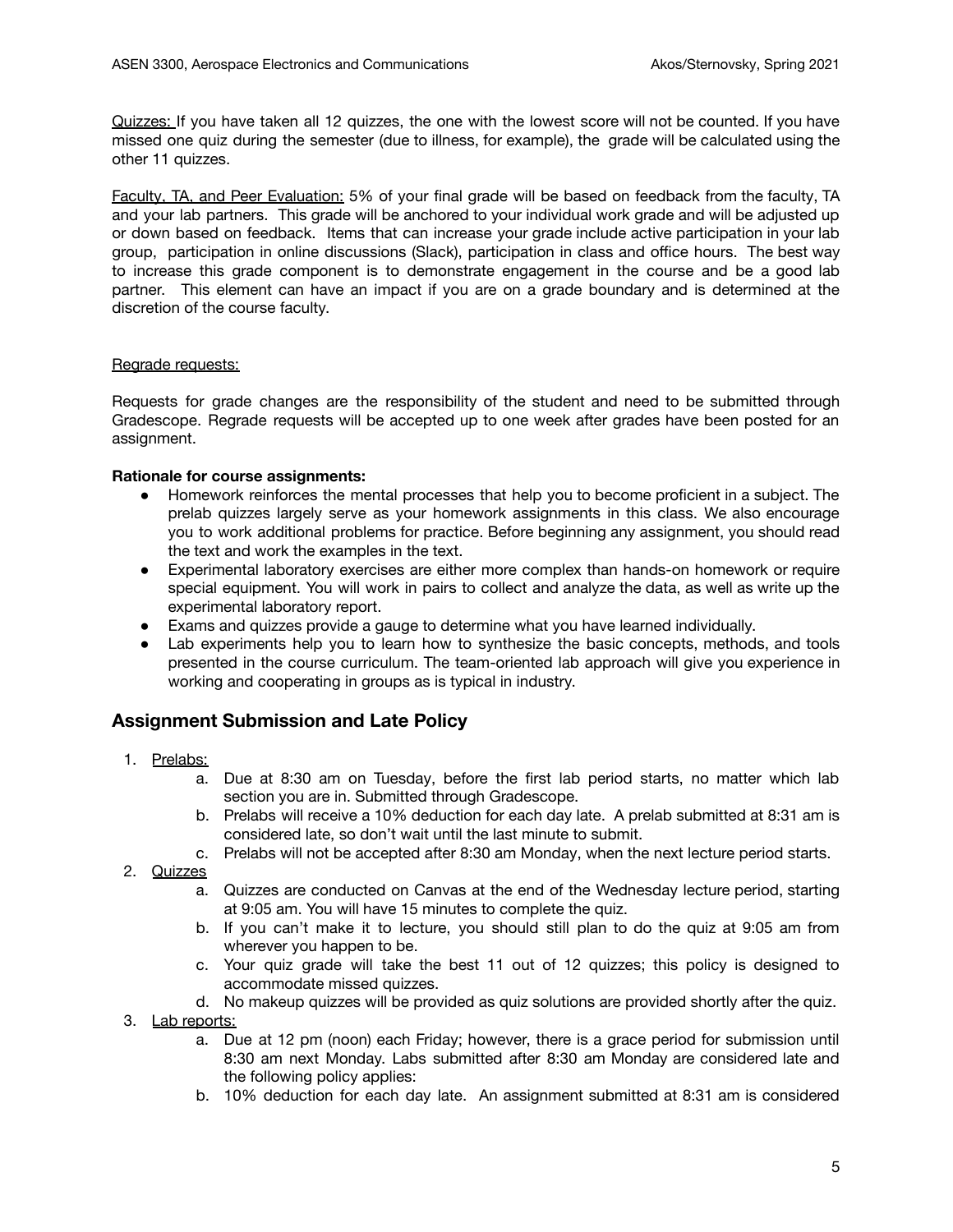late, so don't wait to submit.

c. Labs will not be accepted after 12 pm Friday (4 days past the Monday deadline).

## **Exam and Assignment Regrading**

Regrading requests for any assignment must be submitted using Gradescope within 1 week after the assignment has been returned. All regrading requests must be coherent and show a clear understanding of the problem. Generic requests for more points will not be considered.

## **Communications**

- All questions regarding course content (lecture material, prelabs, quizzes, exams, lab assignments) should be posted to the course **Slack workspace** or asked during lab, lecture, or office hours.
- Please post questions about lab, prelab, and quizzes in the relevant channel for that lab. Use the #general channel for course logistics questions.
- We encourage you to use the #random channel for fun (but appropriate) posts that are peripherally related to the course.
- If we receive an email with a prelab or lab question, we will direct you to post on the course Slack workspace and relevant channel.
- The teaching team will make every effort to respond to course related Slack posts in a timely manner (typically within 1 business day).
- Questions posted 24 hours or less before an assignment deadline may not receive a response before the deadline.
- Any question, concern, or issue not regarding course content or of a personal nature should be e-mailed to a course instructor.
- Any emails sent to a member of the teaching team should include ASEN3300: in the subject line.
- We cannot guarantee that emails and Slack posts will receive a response outside of regular business hours, i.e. Monday through Friday, 8:00 am – 5:00 pm MST/MDT.
- **We strongly encourage you, the students, to answer each other's questions in Slack.** This is a great way to work together to solve problems, and not have to wait for an instructor or TA response.
- We reserve the right to make changes to the weekly course schedule based on unexpected events that may come up during the semester. We will give sufficient advance notice through announcements in class and posting on Slack. Changes to this syllabus may be announced at any time during class periods, and an updated syllabus document will be posted on Canvas.

# **Cheating**

Cheating will not be tolerated and the CU Honor Code will be upheld.

As group work is part of this class (lab experiments and report), it is useful to clarify what is considered cheating. You are expected to perform the lab assignments as a group and divide the workload equally. Communication within the group is encouraged. It is OK to discuss the assignments and reports with fellow students in the class as long as this is done with the intention of learning, i.e., understanding the material. Sharing results or data analyses is permitted only under specific circumstances, when there is no way for you to retake the data or redo the analysis. For example, if you realize after finishing your lab work that your data are erroneous, you may use and analyze the data from a different group. However, in this case, you need to provide a full disclosure and explanation why data sharing was necessary, and give proper credit to the source. You may also want to notify the instructor(s) and/or the TAs.

Getting help with the lab work and reports from outside the class is generally not permitted. This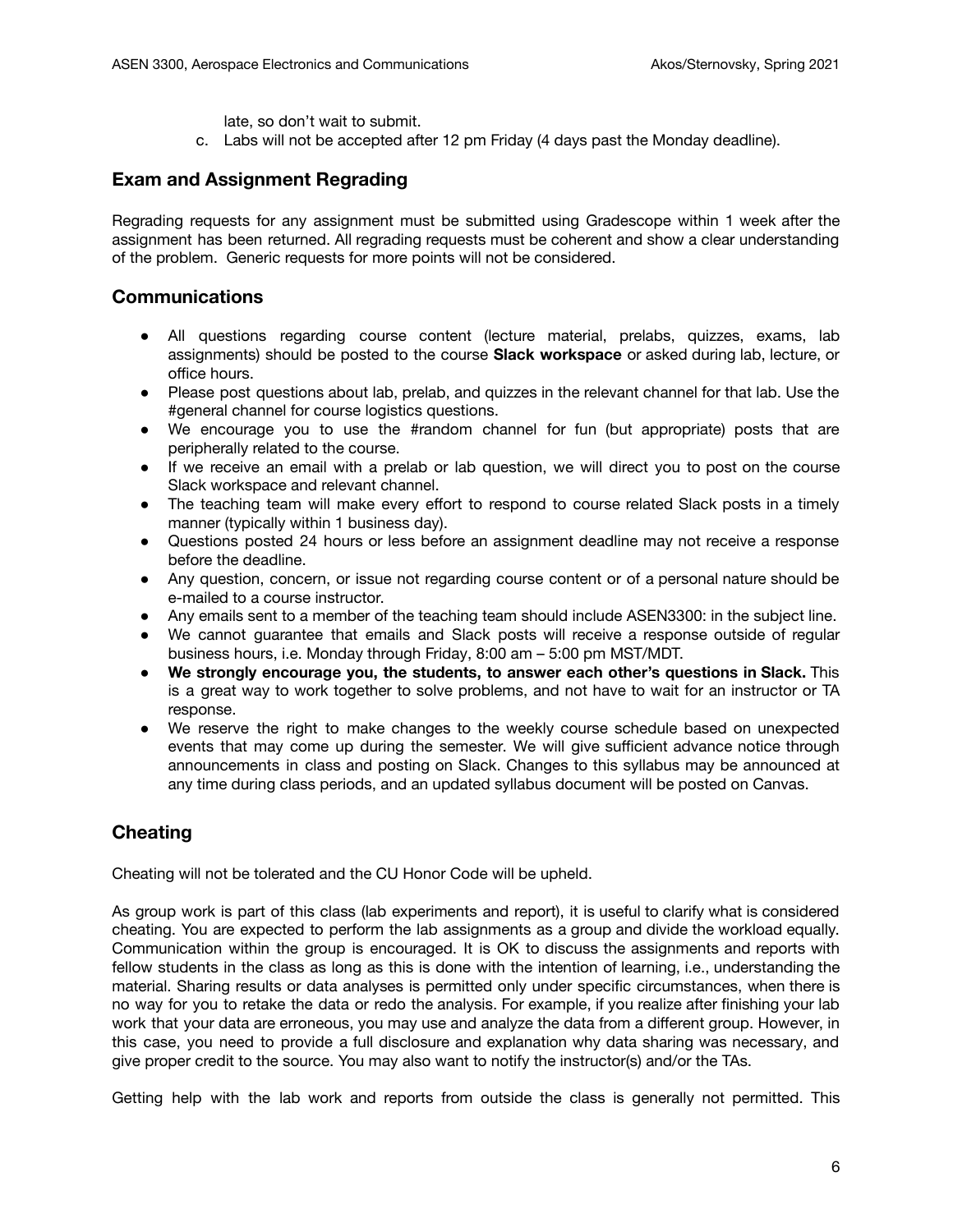includes help from senior students or using lab reports from previous years.

When in doubt about what is considered unethical, you should always exercise caution and ask the instructor(s) if they have any questions or concerns that what they are doing may be a violation of the honor code.

| <b>Topic</b>                    | Day           | Time              | <b>Type</b> | <b>Submission</b>  |
|---------------------------------|---------------|-------------------|-------------|--------------------|
| Pre-recorded<br><b>lectures</b> | Posted Friday | by 8 am           |             |                    |
| Prelab Due                      | Tuesday       | 8:30 am           | Individual  | Gradescope         |
| <b>Weekly Quiz</b>              | Wednesday     | $9:05-9:15$ am    | Individual  | Canvas, In Lecture |
| Lab Due                         | Friday        | 12 pm (see above) | Group       | Gradescope         |

## **Weekly Schedule (see the detailed version on canvas)**

## **Some Logistics**

- 1. Students are assigned to a team of 3 persons for the duration of the semester. The Slack channel can be used to find lab partners, for example.
- 2. Teams work together to study the lab; design, implement, test, and analyze their circuits; and write the lab reports. Students are encouraged to collaborate in preparing for quizzes, discussing lab questions and results.
- 3. Each individual student can decide how to organize their own notes, but results should be clearly transcribed into the final lab document.
- 4. Weekly quizzes and all exams are to be completed individually. Any type of collaboration or copying constitutes cheating and will result in a zero grade for all parties involved and will be reported. A repeated instance of cheating will be reported on the student's permanent record and will result in an F for the course. Please see also Honor Code web pages at http://www.colorado.edu/academics/honorcode/.
- 5. Weekly quizzes will be conducted in person, at the end of the Wednesday lecture period. Quizzes will be conducted on Canvas; **students must bring an appropriate device (i.e. computer, tablet, etc) in order to complete the quiz online during lecture period.**
- 6. The purpose of the prelab assignment (completed individually) is to prepare you for the weekly lab. It is important to complete the prelab before the first lab session; otherwise you will have difficulty completing the lab in the allotted lab time. Answers to prelab questions will be entered into Canvas.
- 7. Lab exercises are conducted together with your team and a single lab report is submitted at the end of the week via Canvas. Collaborations with other groups including shared diagrams or extensive discussion of results must be acknowledged in your report. Copying text or answers from another group with or without their permission constitutes cheating and will result in a zero grade for the weekly lab module. A repeated instance of cheating will be reported on the student's permanent record and will result in an F for the course. Please see the Honor Code web pages at http://www.colorado.edu/academics/honorcode/.
- 8. University closure: If an assignment is due and the University is closed due to weather or other circumstance, then the assignment will be due on the next day that the University is open. In the event that a lab or lecture is cancelled due to a University closure, please check the website and Canvas announcements for updated information. All critical communications will be conveyed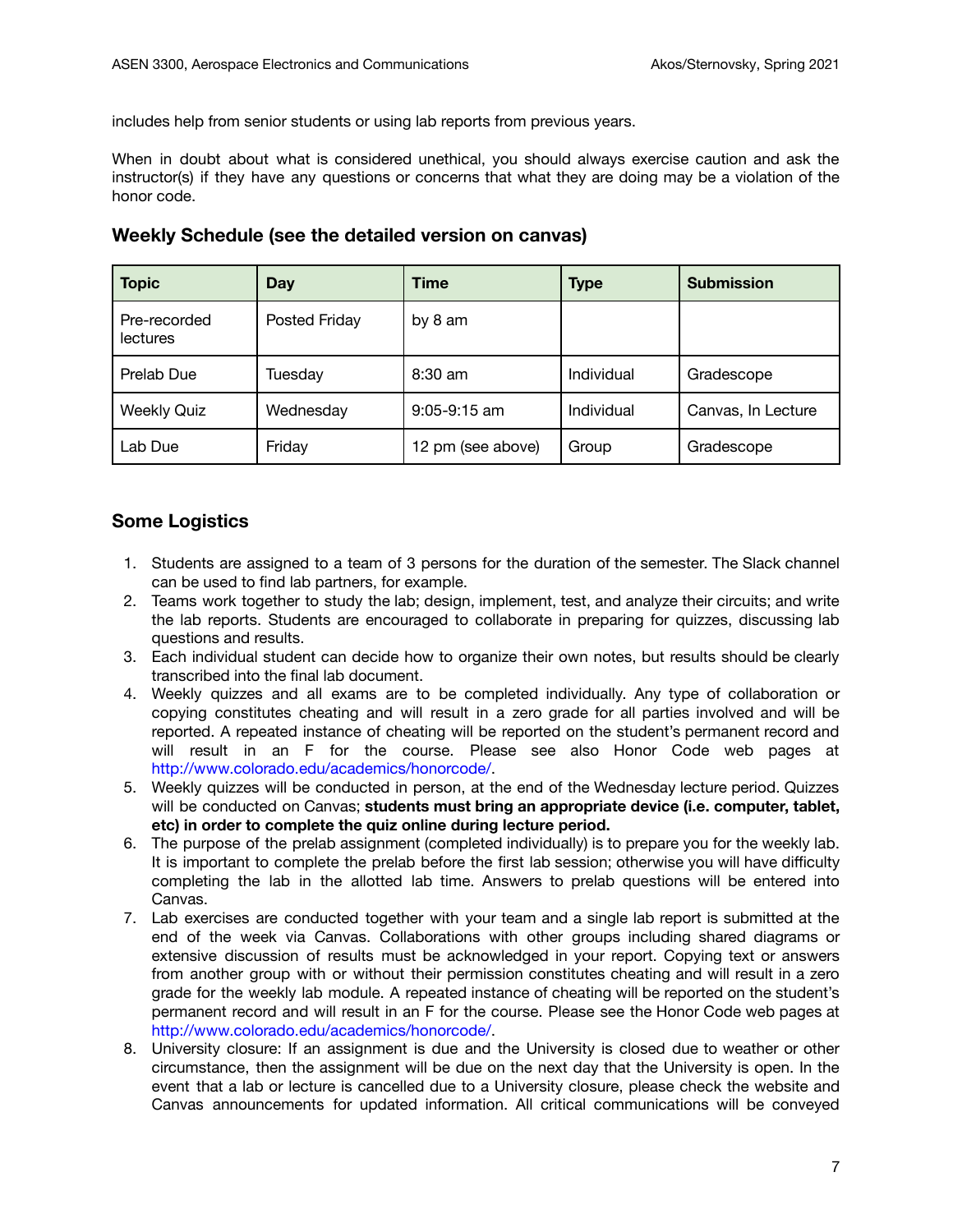through Canvas announcements.

9. Please check your schedules as soon as possible to determine if you expect to miss class on any of these days for religious or other reasons. If there is a conflict, it is the student's responsibility to notify the instructors as soon as possible to make alternate arrangements. Make up exams due to illness require a note from a physician. Copying, collaborating, or discussing material in a written or oral exam during the exam period constitutes cheating and will result in an F for the course, and will be reported on the student's permanent record.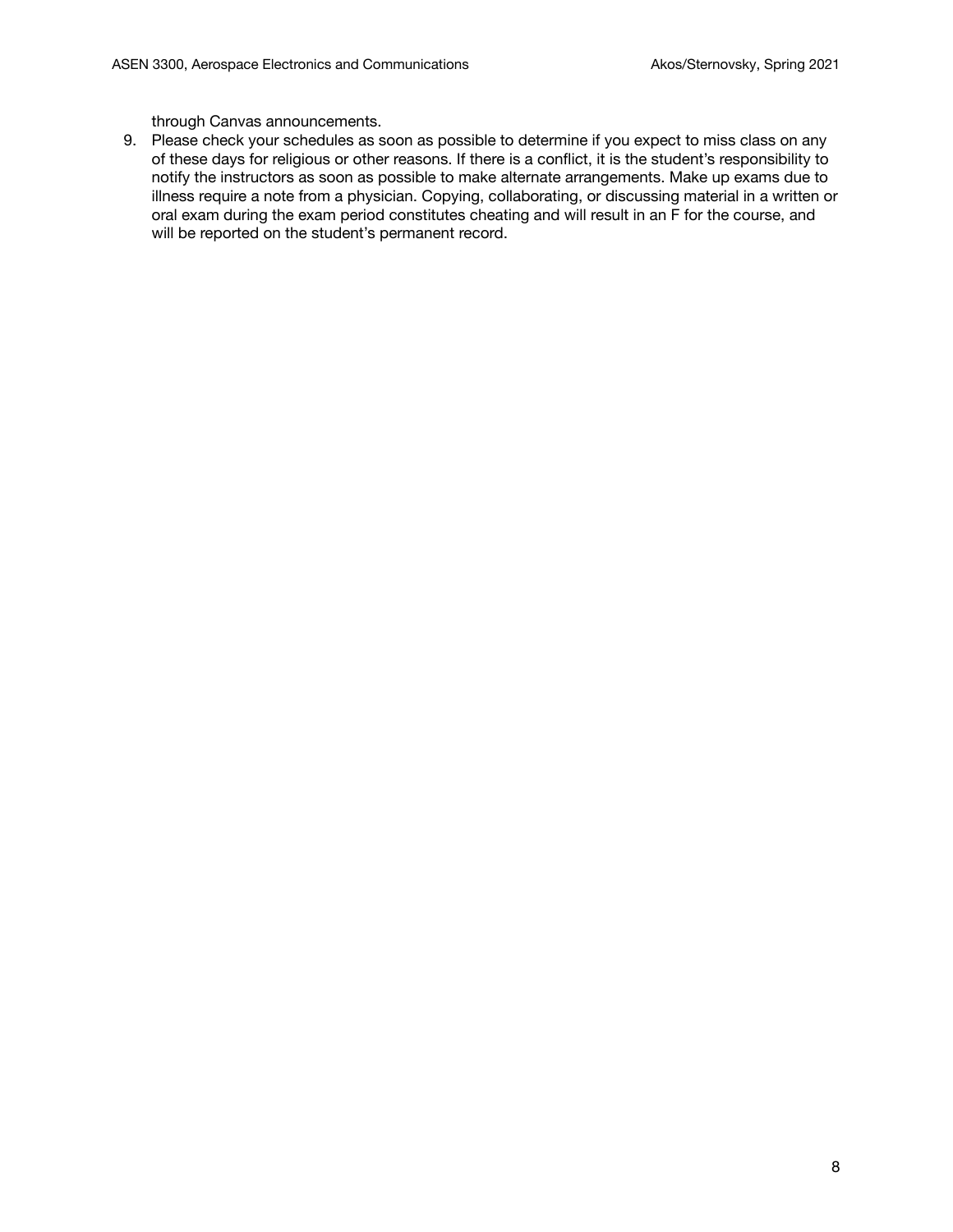# **University Policies - Spring 2021**

#### **Classroom Behavior**

Both students and faculty are responsible for maintaining an appropriate learning environment in all instructional settings, whether in person, remote or online. Those who fail to adhere to such behavioral standards may be subject to discipline. Professional courtesy and sensitivity are especially important with respect to individuals and topics dealing with race, color, national origin, sex, pregnancy, age, disability, creed, religion, sexual orientation, gender identity, gender expression, veteran status, political affiliation or political philosophy. For more information, see the policies on [classroom](http://www.colorado.edu/policies/student-classroom-and-course-related-behavior) behavior and the Student Conduct & Conflict [Resolution](https://www.colorado.edu/sccr/student-conduct) policies.

#### **Requirements for COVID-19**

As a matter of public health and safety, all members of the CU Boulder community and all visitors to campus must follow university, department and building requirements and all public health orders in place to reduce the risk of spreading infectious disease. Students who fail to adhere to these requirements will be asked to leave class, and students who do not leave class when asked or who refuse to comply with these requirements will be referred to Student Conduct and Conflict [Resolution](https://www.colorado.edu/sccr/). For more information, see the policy on [classroom](http://www.colorado.edu/policies/student-classroom-and-course-related-behavior) b[e](http://www.colorado.edu/osccr/)havior and the Student Code of [Conduct](http://www.colorado.edu/osccr/). If you require accommodation because a disability prevents you from fulfilling these safety measures, please follow the steps in the "Accommodation for Disabilities" statement on this syllabus.

CU Boulder currently requires masks in classrooms and laboratories regardless of vaccination status. This requirement is a precaution to supplement CU Boulder's COVID-19 vaccine requirement. Exemptions include individuals who cannot medically tolerate a face covering, as well as those who are hearing-impaired or otherwise disabled or who are communicating with someone who is hearing-impaired or otherwise disabled and where the ability to see the mouth is essential to communication. If you qualify for a mask-related accommodation, please follow the steps in the "Accommodation for Disabilities" statement on this syllabus. In addition, vaccinated instructional faculty who are engaged in an indoor instructional activity and are separated by at least 6 feet from the nearest person are exempt from wearing masks if they so choose.

If you feel ill and think you might have COVID-19, if you have tested positive for COVID-19, or if you are unvaccinated or partially vaccinated and have been in close contact with someone who has COVID-19, you should stay home and follow the further guidance of the Public [Health](https://www.colorado.edu/health/public-health/quarantine-and-isolation) Office (contacttracing@colorado.edu). If you are fully vaccinated and have been in close contact with someone who has COVID-19, you do not need to stay home; rather, you should self-monitor for symptoms and follow the further guidance of the Public [Health](https://www.colorado.edu/health/public-health/quarantine-and-isolation) Office (contacttracing@colorado.edu).

In this class, if you are sick or quarantined, please inform the instructor currently leading the class of your absence, and we will develop a plan for any missed assignments or assessments. You are not required to inform the instructor of the nature of your illness, and you are not required to submit a doctor's note.

#### **Accommodation for Disabilities**

If you qualify for accommodations because of a disability, please submit your accommodation letter from Disability Services to your faculty member in a timely manner so that your needs can be addressed. Disability Services determines accommodations based on documented disabilities in the academic environment. Information on requesting accommodations is located on the [Disability](https://www.colorado.edu/disabilityservices/) Services website. Contact Disability Services at 303-492-8671 or dsinfo@colorado.edu for further assistance. If you have a temporary medical condition, see [Temporary](http://www.colorado.edu/disabilityservices/students/temporary-medical-conditions) Medical Conditions on the Disability Services website.

#### **Preferred Student Names and Pronouns**

CU Boulder recognizes that students' legal information doesn't always align with how they identify. Students may